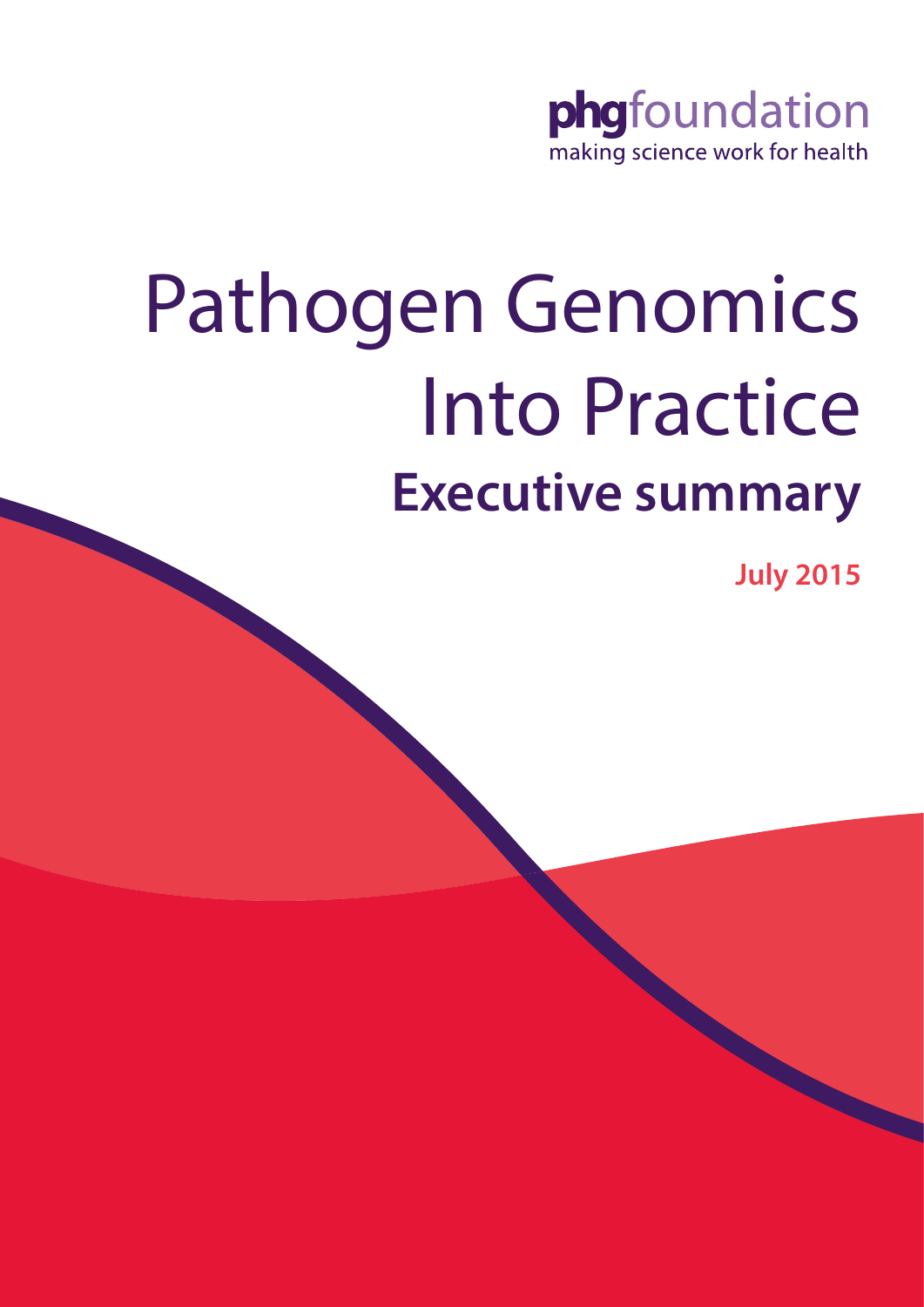# **Authors**

Leila Luheshi, Sobia Raza, Sowmiya Moorthie, Alison Hall, Laura Blackburn, Chris Rands, Gurdeep Sagoo, Susmita Chowdhury, Mark Kroese and Hilary Burton

# **Acknowledgements**

 The PHG Foundation is grateful for the expert advice and guidance provided by the workshop participants, consultees, and the Project Steering Group for their support and direction. Full acknowledgments are listed on p.228 of the full report.

We would like to thank the National Institute for Health Research (NIHR) Cambridge Biomedical Research Centre for funding this work.

> This paper can be downloaded from our website: **[www.phgfoundation.org](http://www.phgfoundation.org/)**

#### **Published by PHG Foundation**

2 Worts Causeway Cambridge CB1 8RN UK

Tel: +44 (0) 1223 761 900

© 2015 PHG Foundation

Correspondence to: **[sobia.raza@phgfoundation.org](http://www.phgfoundation.org/people/sobia_raza) [leila.luheshi@phgfoundation.org](http://www.phgfoundation.org/people/leila_luheshi)**

How to reference this report: *Pathogen Genomics Into Practice* **PHG Foundation (2015)**

**ISBN 978-1-907198-18-2**

The PHG Foundation is an independent, not for profit think-tank (registered in England and Wales, charity no. 1118664, company no. 5823194), working to achieve better health through the responsible and evidence based application of biomedical science.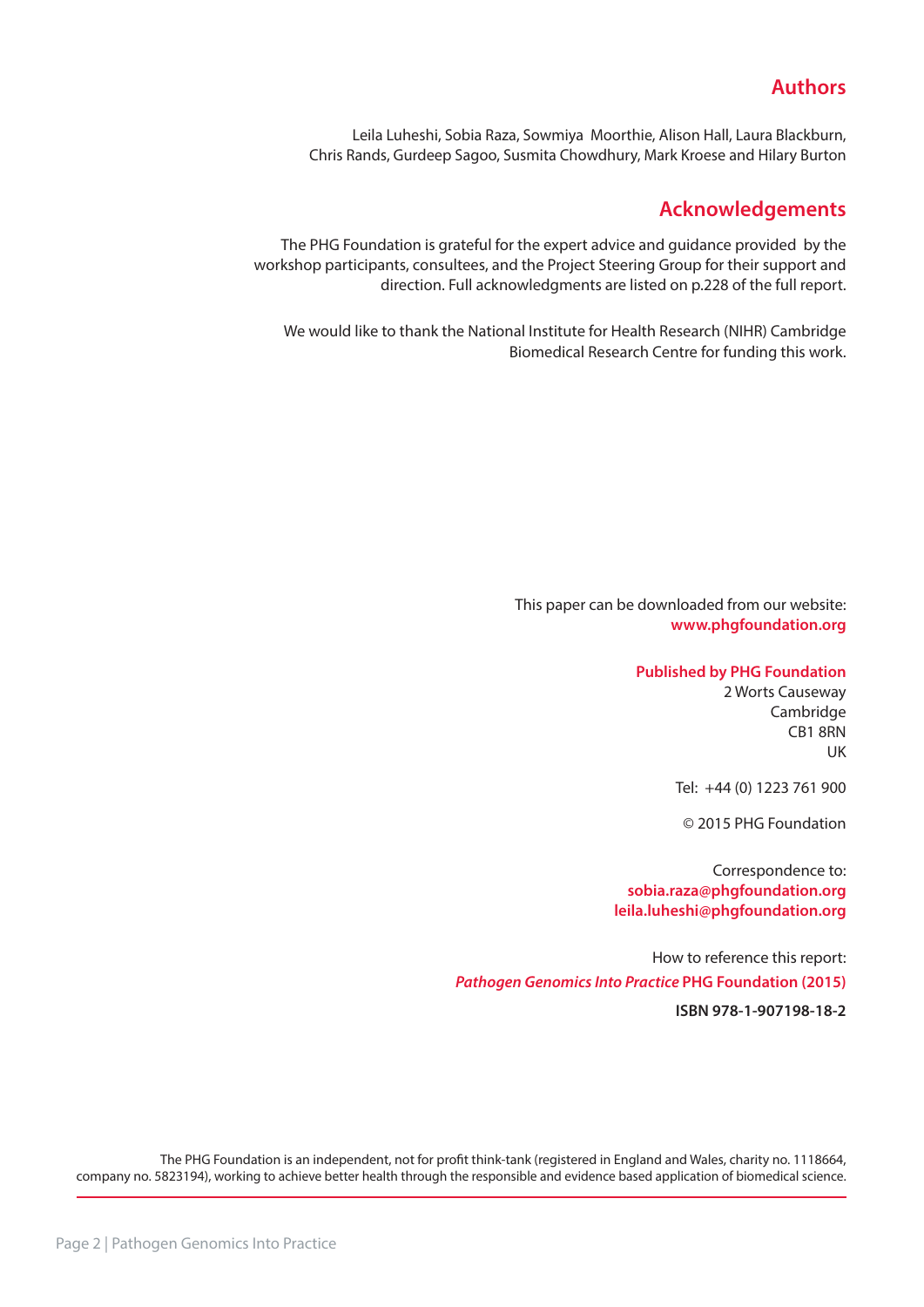# Executive summary

Pathogen genomics in this report is defined as the application of genome sequencing technologies to the characterisation and analysis of pathogens for the purpose of informing clinical and public health investigations of infectious disease. In principle, this technology has the power to transform the management of infectious disease in England.

# **Introduction**

Pathogen genomic methods offer two key advantages over existing microbiological methods for investigating infectious disease:

- Whole genome sequencing can be used to discriminate between pathogens with greater sensitivity and often specificity than current methods, enabling outbreaks to be resolved or ruled out with greater speed, accuracy and confidence
- Genomic sequencing is an immensely powerful technology in that it can provide a description of a wide range of clinically and epidemiologically relevant characteristics of a pathogen, including identity, virulence determinants, drug resistance and relatedness to other pathogens. The 'generic' nature of genomes (which are all constructed from the same types of molecule) also means that the same technologies used for genomic analysis of one organism can, in principle, be applied to any other

Given sufficient understanding of the clinical and epidemiological significance of pathogen genome variation, this technology could in the future be used as a frontline tool in the analysis and management of most (if not all) of the pathogens that represent a threat to human health.

# **Can pathogen genomics improve patient and population health?**

There is now a substantial body of peer-reviewed literature demonstrating how in principle pathogen genomics can be used to improve the management of infectious disease through improved diagnosis, detection and tracking of antimicrobial resistance and outbreak control. However, due to current limitations of genomic technology and of our understanding of the clinical and epidemiological significance of genomic variation for many important pathogens, utility of pathogen genomics, with the exception of tuberculosis and HIV, is currently limited almost entirely to use in outbreak detection and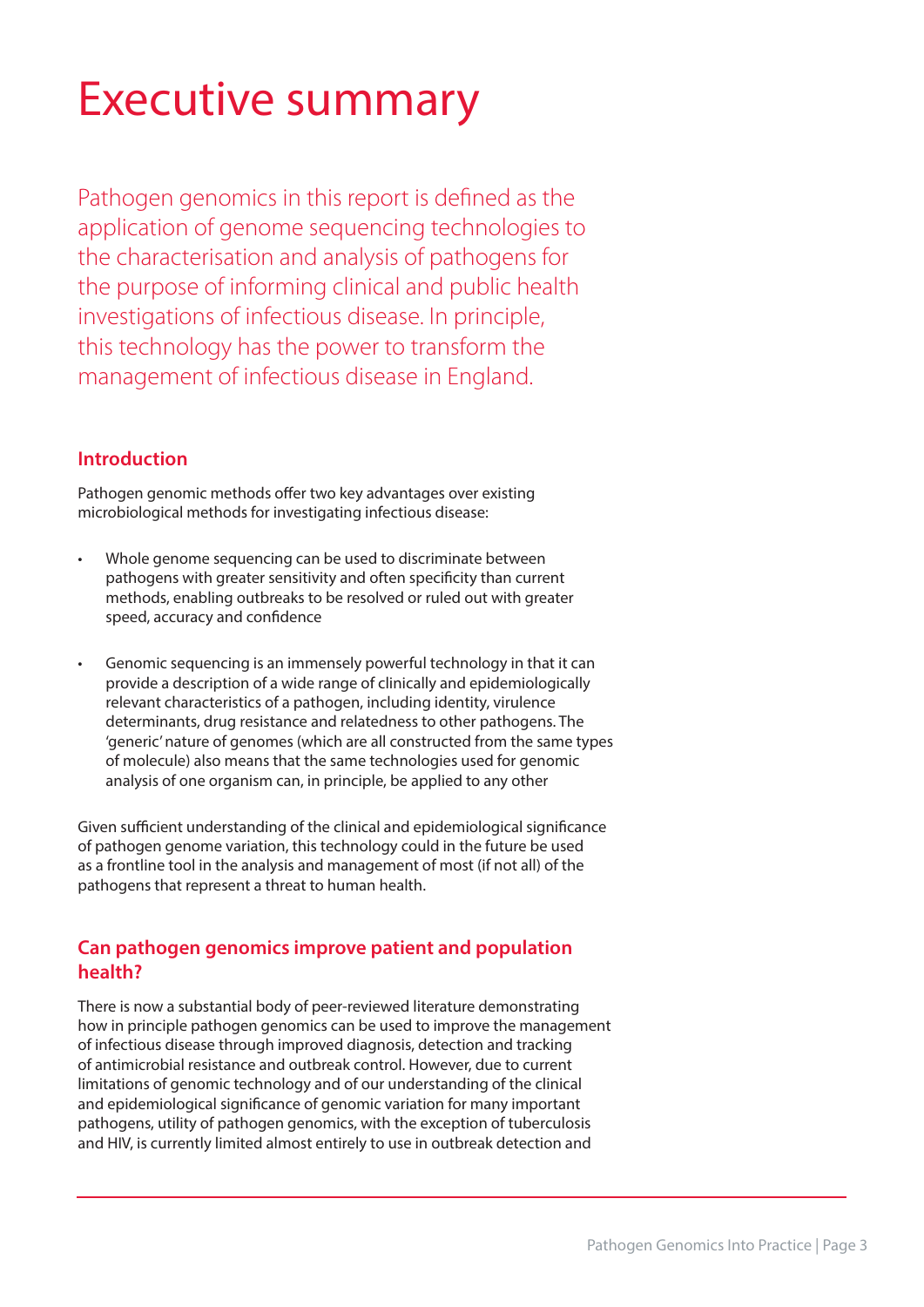*If the rate-limiting step in the performance of existing infectious disease management systems arises from care pathway factors outside of current microbiological practice ... implementation of pathogen genomics may have little or no impact on health outcomes.*

control. The vast majority of current diagnostic microbiology practice seems likely to continue in its current form at least until genomic technology improves to a point where it can deliver clinically useful results that compete with existing traditional microbiology methods on both turnaround time and cost.

Most evidence supporting the utility of pathogen genomics in microbiology practice centres around demonstrations of its ability to enhance the sensitivity and specificity of outbreak investigations, particularly for healthcare-associated infections (HCAIs) such as MRSA but also for community-acquired infections such as tuberculosis. However, from a health policy perspective it is vital to note that these investigations have mostly been retrospective and were unable to measure objectively their impact on patient and population health. This limits their value in determining whether use of pathogen genomics in real world clinical and public health settings would have resulted in significantly improved health outcomes for either individuals or populations. To do this would require prospective trials designed specifically to test the effectiveness of healthcare and public health service models that incorporate genomic information compared to existing practices.

As yet no such trials have been published, although several small scale, pathogen-specific pilot studies are now underway in England. Analysis of the results of such evaluations will be essential to determine whether infectious disease management services, informed by pathogen genomics, can be realised within our current health service operating frameworks. They will also help to determine whether the costs involved in establishing such services and tailoring clinical and public healthcare pathways to exploit them outweigh the benefits.

With this significant gap in the evidence base of effectiveness and cost effectiveness to support implementation, the case for the use of pathogen genomics relies on the assumption that the demonstrable improvements in analytical performance of this technology **–** compared to existing methods used for outbreak detection and investigation **–** are almost certain to deliver significant improvements in health outcomes. However, if the rate-limiting step in the performance of existing infectious disease management systems arises from care pathway factors outside of current microbiological practice, or if the major needs arise in diseases where testing is not currently amenable to improvement through genomic analysis, implementation of pathogen genomics may have little or no impact on health outcomes.

### **Developing a successful pathogen genomics informed infectious disease management system**

Our project has reviewed the current state of science and clinical practice in pathogen genomics and gathered evidence from individuals working across the health economy, including health policy makers, clinical and public health practitioners and academic researchers developing genomic analysis tools. We have leveraged their expertise, in combination with the in-house expertise of the PHG Foundation in genomics and public health, to identify two objectives that the health system should seek to achieve in order to realise the potential benefits of genomics in the field of infectious disease management.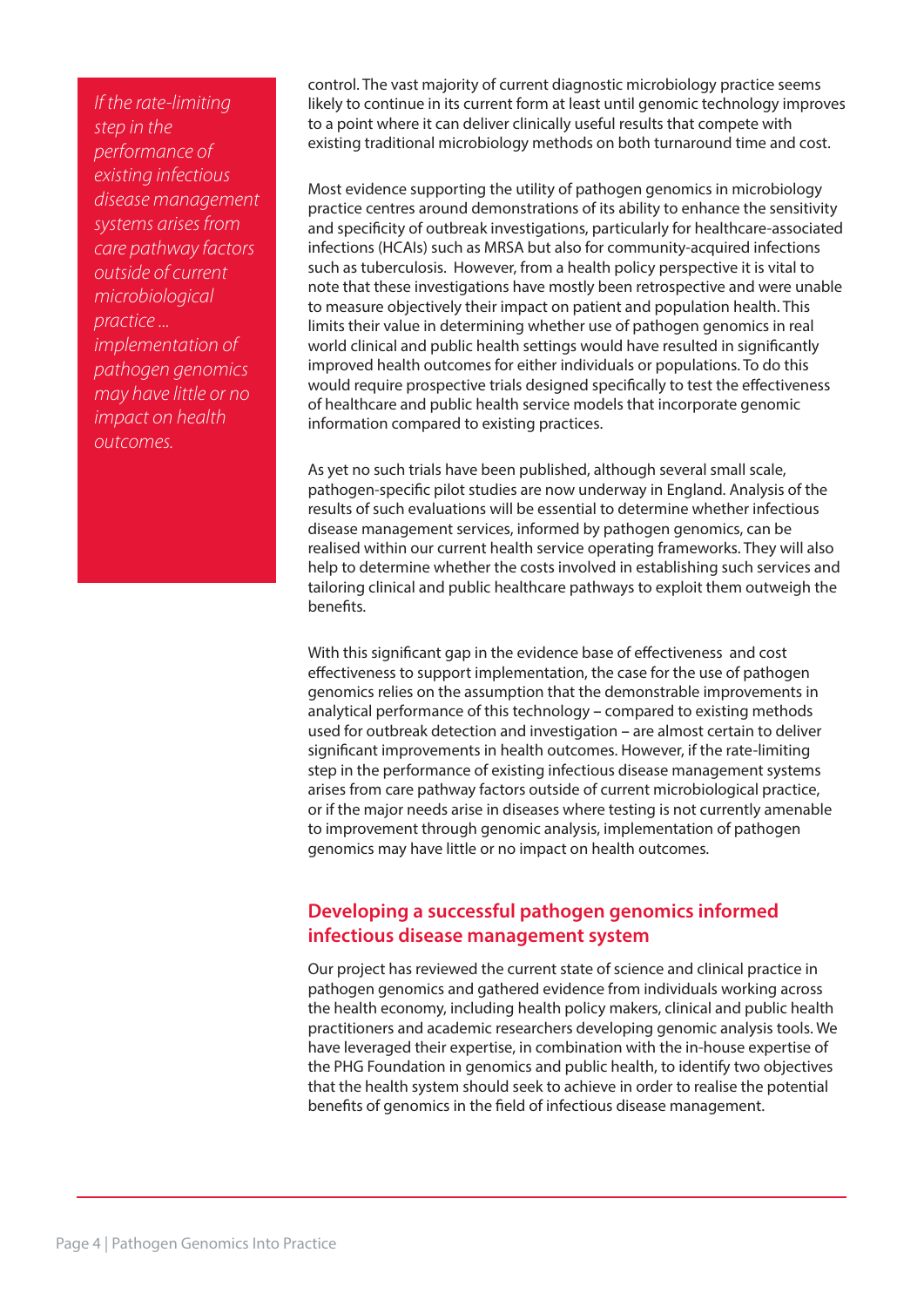- **• Ensure effective genomics service implementation and delivery, where this is justifiable on the basis of evidence, in the short term**
- **• Drive innovation and expansion in the range of genomics informed / enabled services that can be developed and delivered in the long term**

What is key to achieving these objectives? The results of our research and analysis show very clearly that the effectiveness of any efforts to implement pathogen genomics will depend on the implementation of a nationally coordinated system of service development and delivery. We have identified two key features of this system that must be delivered if benefits of genomics technology to patients and populations are to be realised:

#### **Data integration**

Individual pathogen genomes cannot be usefully analysed in isolation. All clinically and epidemiologically meaningful information derived from pathogen genomes depends on our ability to compare them to other genomic data *e.g.* a pathogen genome isolated from a patient with the same disease. Equally it depends on our ability to combine the genomic data about a pathogen with relevant epidemiological information **–** for example when and where it was isolated and associated clinical information.

The timely collation, integration and sharing of genomic and clinical / epidemiological metadata across all parts of the health system involved in the delivery of pathogen genomics informed infectious disease services is therefore essential. This is particularly the case where we seek to realise benefits from this technology to deliver improvements in outbreak detection and resolution, where failure to share and integrate genomic and clinical data across different NHS and PHE laboratories will fundamentally undermine these efforts.

Not only will effective data integration serve to maximise the effectiveness of services that can be delivered now, such as outbreak investigation for certain HCAIs, it is also essential for driving innovation and the expansion of services that need to be developed for future use. Accordingly, it will be vital that as much of the data generated by clinical and public health services as possible is made available to the research and development community. Access to such databases will enable them to increase understanding of the significance of pathogen genome variation and to develop the tools to analyse and interpret this variation that will become vital parts of future clinical and public health services. Although the development and refinement of analytic tools and methods can be accelerated by widening access to an integrated data resource, the widespread clinical deployment of pathogen genomics will be contingent on the availability of robust computational software for data analysis and adequate computing infrastructure. The development of accessible and automated computing software, underpinned by scalable and sustainable computational infrastructure, should therefore be prioritised by pathogen genomics service providers in order to support national use.

*The results of our research and analysis show very clearly that the effectiveness of any efforts to implement pathogen genomics will depend on the implementation of a nationally coordinated system of service development and delivery.*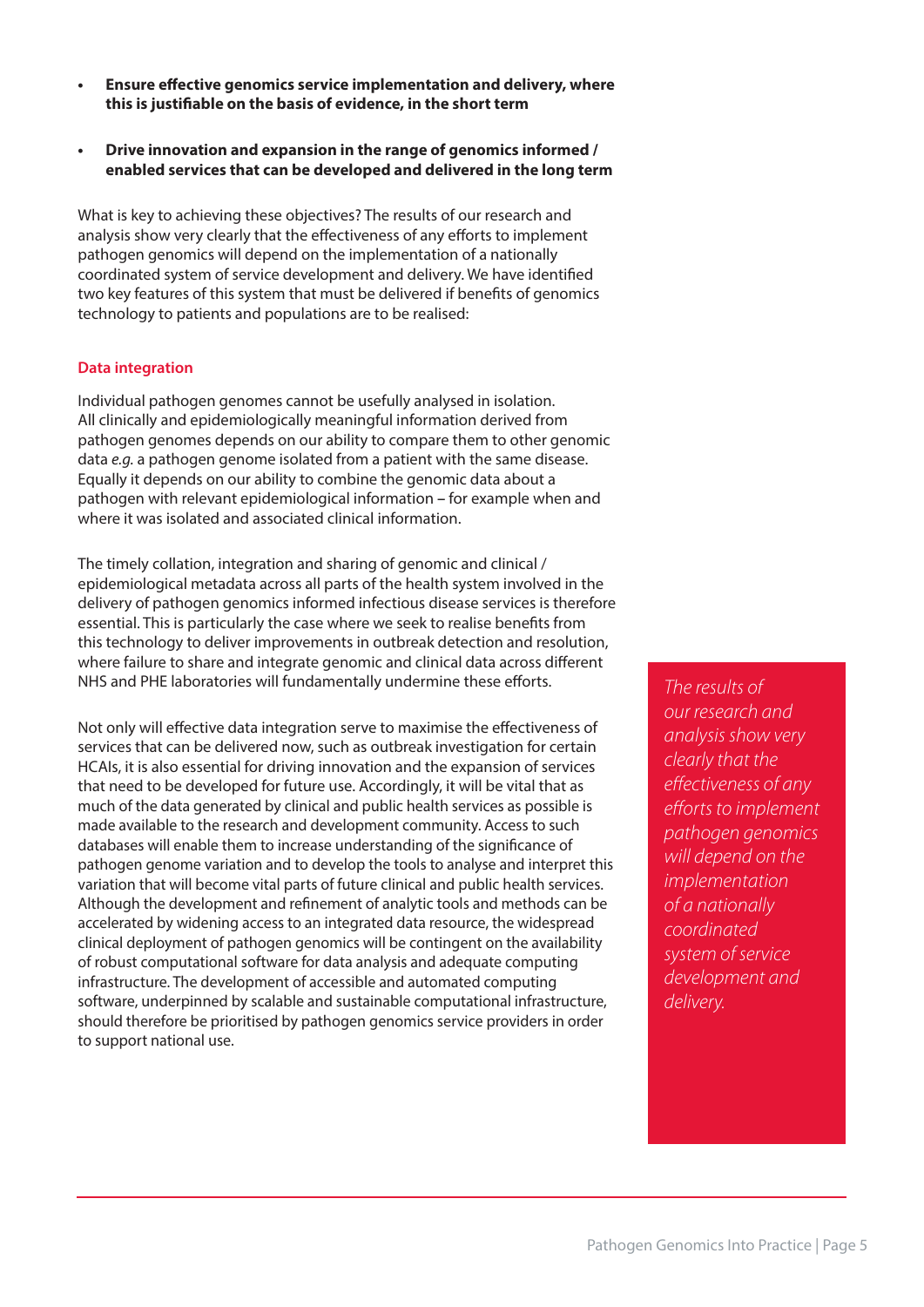#### **Strategic coordination and leadership**

Management of infectious disease and its impact on human health in England requires the input of a wide range of organisations including those with responsibility for public health (PHE and local authorities), delivering healthcare (NHSE), managing food safety (FSA) and animal health (APHA). It also depends on the input of a wide range of professional groups, ranging from infectious disease physicians, medical microbiologists and infection control nurses, to clinical laboratory scientists and academic researchers. Each of these organisations and professional groups has a stake in realising the effective development and implementation of pathogen genomics services. Consequently these efforts can only succeed where there are clear mechanisms to achieve strategic coordination of policy at an organisational level and where there are mechanisms to ensure that professional groups are supported to work together to share and develop the knowledge, expertise and best practice that will enable them to deliver the highest quality care to their patients and to protect the health of our population.

### **The roadmap**

Within our report we detail **–** and provide evidence for **–** over 30 recommendations to support the achievement of the objectives set out above. We have presented these recommendations within the framework of a roadmap, which has two parallel routes to achieving patient and population benefit from pathogen genomics:

- Steps needed to achieve implementation of the pathogen genomics informed services for which we currently have sufficient evidence of utility, and the ability to deliver accurate and meaningful analysis to the clinicians and public health practitioners
- Steps needed to enable the research and development that will broaden the range of services that can be improved by the introduction of pathogen genomics in the longer term

We recognise that organisations and groups within the UK are already progressing along these paths. However, in their current form **–** focused on discrete service pilots for a selected number of pathogens, being deployed across a small number of locations, and involving only a limited proportion of relevant stakeholder organisations and professional groups **–** we believe they are unlikely to achieve the scale and depth of benefit that full-scale implementation of pathogen genomics could eventually bring.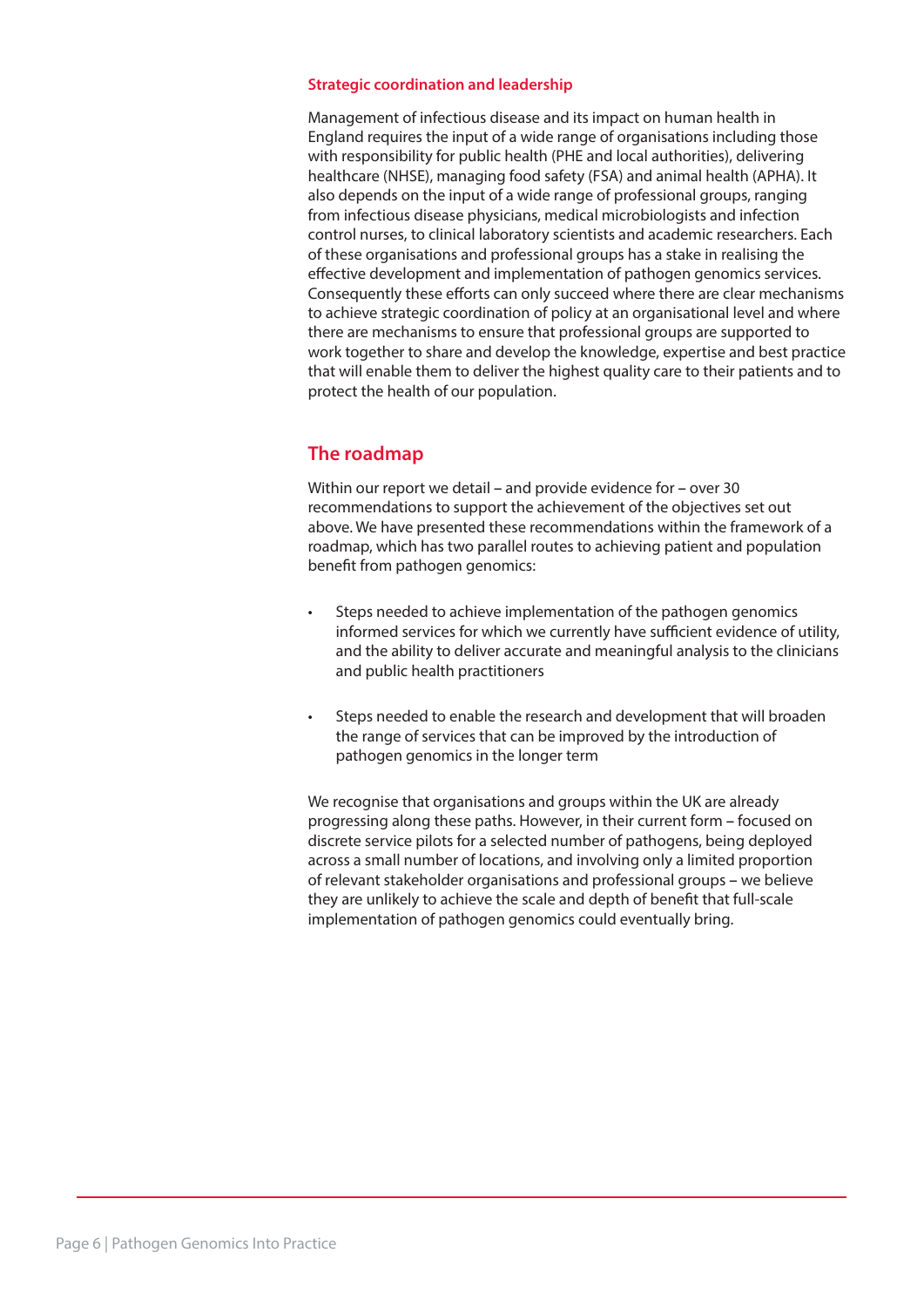# **The catalyst – enhancing service effectiveness now and accelerating innovation and service development into the future**

As we highlight above, systems for effective data integration (that can be used for all pathogens and for all potential applications of genomics) and strategic coordination of policy and practice will be required to accelerate the rate at which genomics services are developed and implemented and to enhance the effectiveness with which they are delivered.

It is our view that these objectives can only be achieved through the development of a new, catalytic 'core' within this roadmap. We define the catalyst as: *A set of real or virtual structures that amplifies and integrates the current activities in pathogen genomics to accelerate and increase the effectiveness of their impact on patient and population health.*

Our proposed catalyst performs four functions:

- 1. Infrastructure to provide a repository for data, knowledge and samples necessary to fulfil the data integration demands of the system
- 2. A focus for collaboration within and between the health services, academia and industry
- 3. A mechanism to facilitate development and diffusion of standards and sharing of expertise
- 4. Establishment of a leadership group that can oversee and drive forward the strategic coordination and development of policies and practices for the use of pathogen genomics across all relevant stakeholder organisations in England

It is the conclusion of our report that without the establishment of these functions many of the proposed benefits of pathogen genomics for patient and population health are unlikely to be achieved.

*Enhancing service effectiveness and accelerating the rate of innovation and service development can only be achieved through the development of a new, catalytic 'core' within this roadmap.*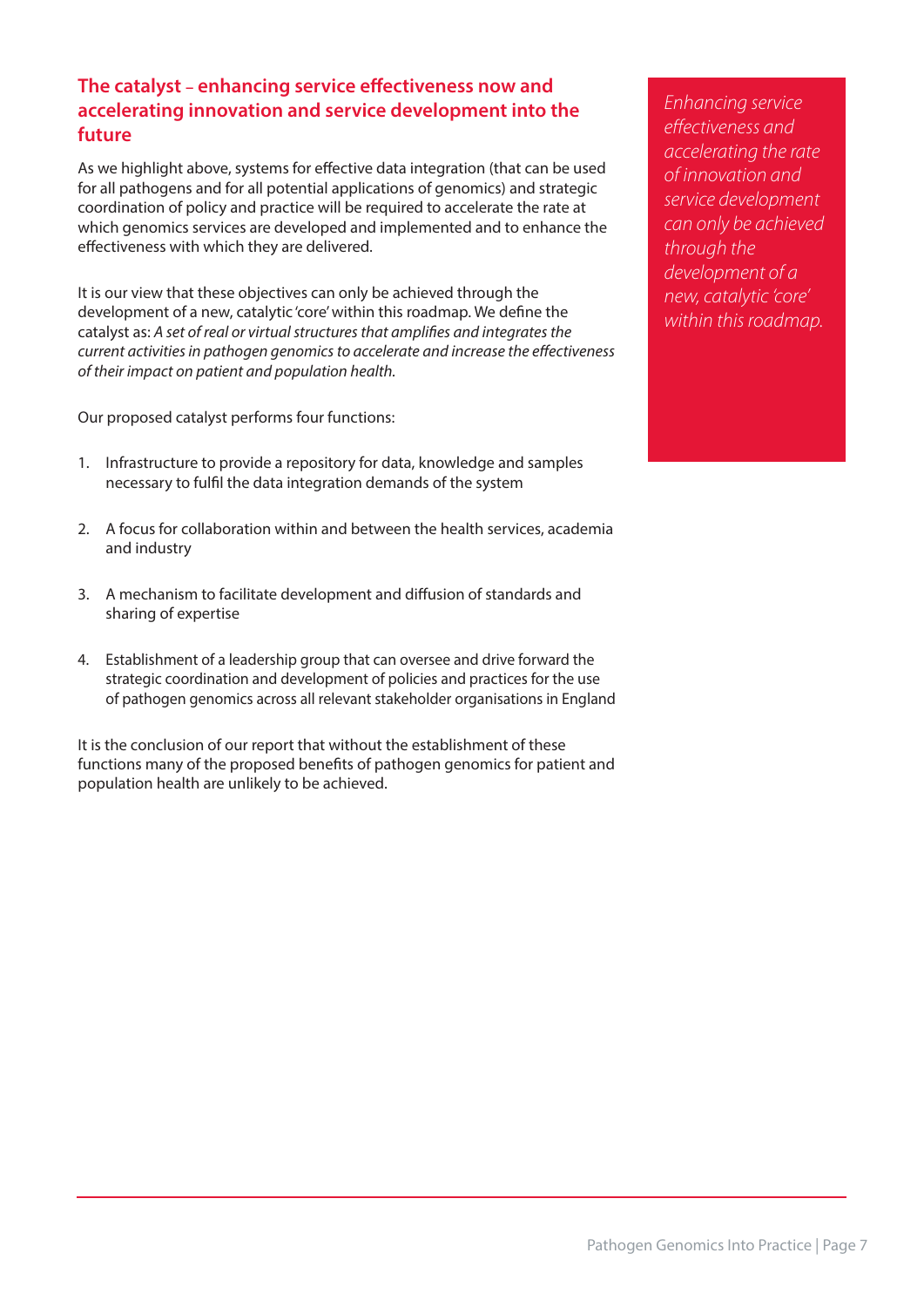

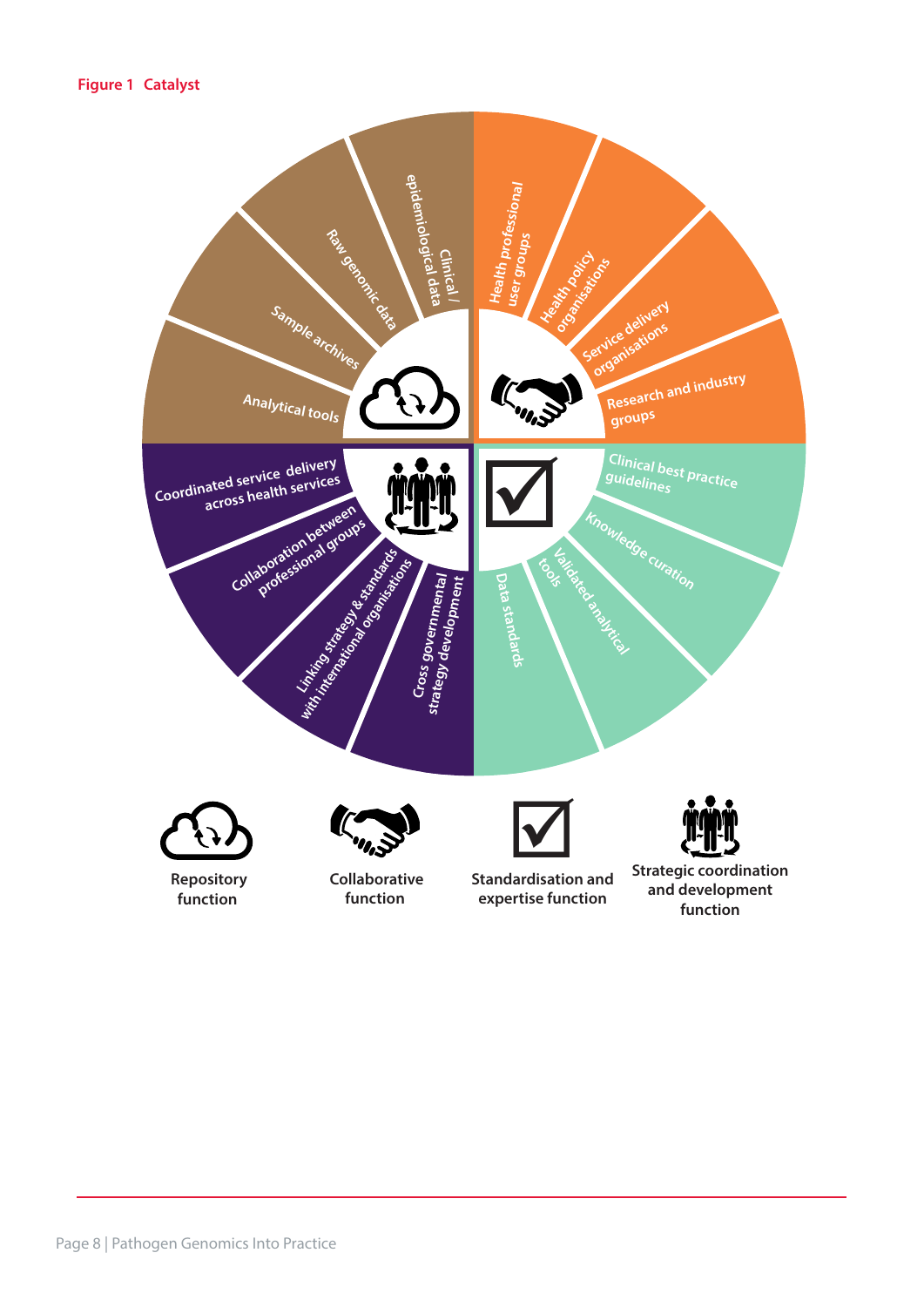# **Conclusions – an implementation dilemma?**

Adoption and delivery of the roadmap **–** and in particular the catalyst proposed within this report **–** would require significant investment of resources by both policy and delivery organisations within the health system in England. Any decision to commit such resources will require sufficiently strong evidence to support the proposition that these investments would provide the anticipated returns in terms of health and economic benefits.

As noted earlier, there is currently a lack of direct evidence demonstrating that when implemented as part of real world pathways of infectious disease management and patient care, pathogen genomics can deliver on its promise. Furthermore, current implementation pilots, targeted at individual pathogens and developed in the absence of an integrated system-wide approach to data and knowledge integration and service delivery, are low risk but of limited reward as they are restricted in their capacity to generate this evidence. This limitation stems from the value and impact of pathogen genomic information being directly correlated with the amount of information available, the effectiveness with which it is integrated with other sources of information, its accessibility to innovators and the degree of coordination of the systems required to deliver services that rely upon it. The current absence of the systems necessary to meet these requirements significantly reduces the likelihood that the pilots will be successful in demonstrating positive health outcomes, and even where they do, their generalisability and wider adoption and diffusion across the health service will be severely hampered.

Continuing with the current gradual and fragmentary approach to implementation therefore poses a risk that must be acknowledged and addressed: it is less likely to generate the desired impact in terms of positive outcomes for patients and the population in England and is more likely to lead to less efficient use of resources within the health system than adopting the type of system-wide and integrated approach embodied by the catalyst we propose.

Conversely, we must also acknowledge that any decision to invest in building and operating the catalyst would entail taking a calculated risk, requiring its establishment prior to the availability of sufficient evidence to support all aspects of development. Nevertheless, it is the conclusion of our analysis that unless this risk is taken, the opportunity to realise the benefits of pathogen genomics for our population may well be lost.

Furthermore, if through its investment in genomics, England aspires to lead the world in precision medicine, then it must recognise that pathogen genomics, if implemented effectively, represents an opportunity to prove that genomics can truly 'transform' health services. UK scientists and clinicians have laid the foundations for this transformation, but the real challenge begins now with the need for health services leaders to direct and invest to establish the necessary systems and infrastructure to make pathogen genomics part of routine and effective clinical and public health practice. If they can achieve this, then they will truly lead the world.

*Continuing with the current gradual and fragmentary approach to implementation therefore poses a risk that must be acknowledged and addressed ...it is more likely to lead to the less efficient use of resources within the health system than adopting the type of system-wide and integrated approach embodied by the catalyst we propose.*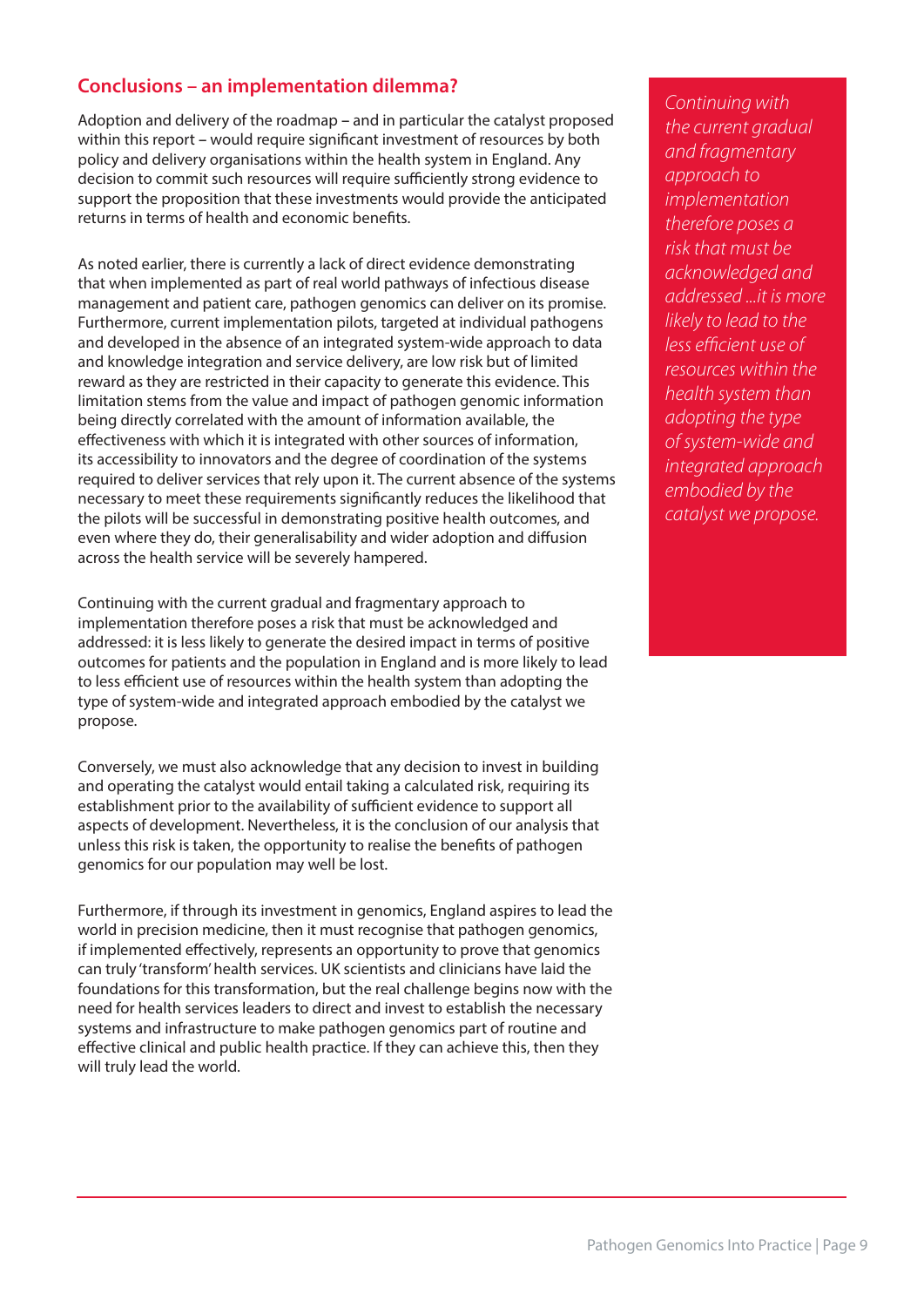# foundation making science work for health

# **About the PHG Foundation**

The PHG Foundation is a pioneering independent think-tank with a special focus on genomics and other emerging health technologies that can provide more accurate and effective personalised medicine. Our mission is to make science work for health. Established in 1997 as the founding UK centre for public health genomics, we are now an acknowledged world leader in the effective and responsible translation and application of genomic technologies for health.

We create robust policy solutions to problems and barriers relating to implementation of science in health services, and provide knowledge, evidence and ideas to stimulate and direct well-informed discussion and debate on the potential and pitfalls of key biomedical developments, and to inform and educate stakeholders. We also provide expert research, analysis, health services planning and consultancy services for governments, health systems, and other non-profit organisations.

**National Institute for Health Research** 

# **About the National Institute of Health Research**

The National Institute for Health Research (NIHR) Cambridge Biomedical Research Centre is a partnership between the University of Cambridge and Cambridge University Hospitals Foundation Trust. They receive substantial levels of funding from the NIHR to translate fundamental biomedical research into clinical research that benefits patients and improves healthcare provision.